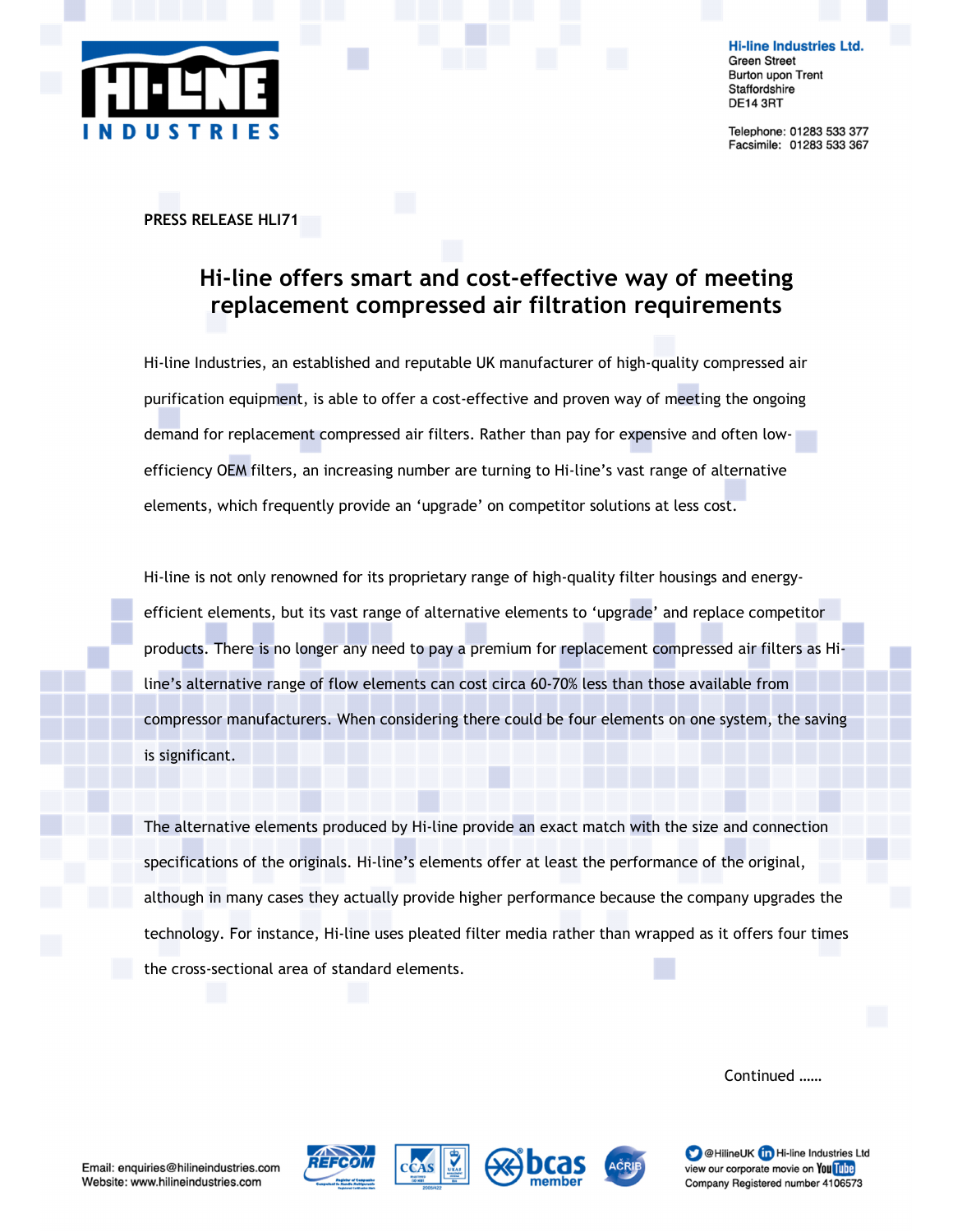The larger cross-sectional area provides a number of important advantages, including lower pressure drop, which in turn saves energy as the compressor does not have to work as hard to force air through the filter. Further benefits include higher contamination-holding capacity, longer service life and greater flow characteristics - all for less financial outlay.

Hi-line alternative filter elements with 'pleated' media allow the original housing to give users the high-performance, low-cost filtration features enjoyed by Hi-line filter elements. However, Hi-line can of course supply its own die-cast aluminium filter housings, which are subject to alu-chrome treatment on both external and internal surfaces, and finished (externally) with a tough epoxy baked-on paint in compressed air blue (RAL 5015). These treatments provide long-term protection, even when subject to the harshest of conditions.

Another major advantage of using Hi-line is availability. The company stocks alternative elements worth a total of more than £1 million at its Midlands factory, ensuring circa 167,000 filter elements/cartridges are available for next-day delivery and installation. The Hi-line sales team takes advantage of fully computerised cross-referencing software to ensure the swift turnaround of enquiries for same-day despatch.

Further information is available from: Hi-line Industries Ltd, Green Street, Burton on Trent, Staffordshire DE14 3RT Telephone: 01283 533377 Fax: 01283 533367 e-mail: enquiries@hilineindustries.com www.hilineindustries.com

> (approximately 500 words including photographic annotations)

> > Continued ……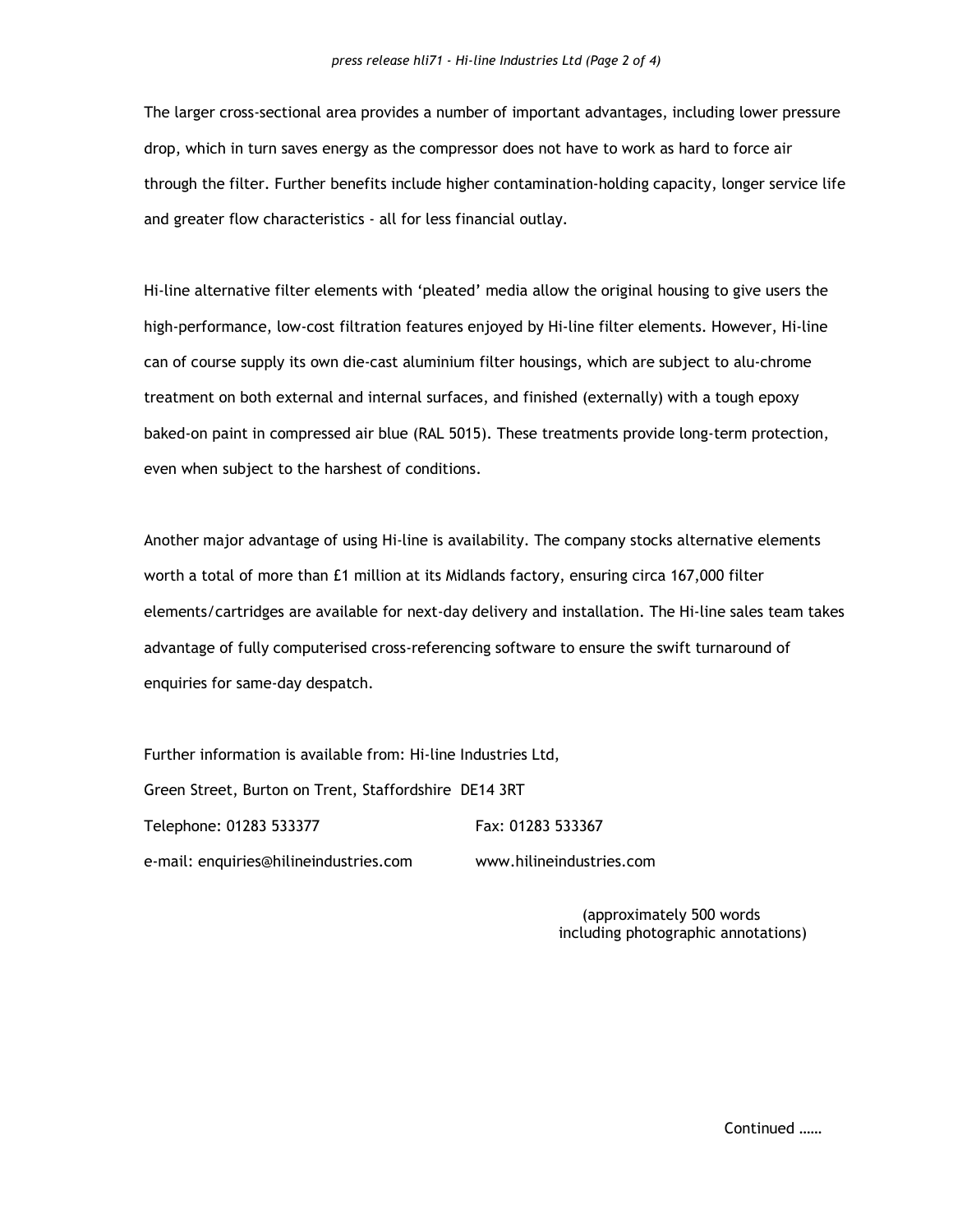## General Information

| Supplier:                     | Hi-line Industries Ltd                                                                                                                        |
|-------------------------------|-----------------------------------------------------------------------------------------------------------------------------------------------|
| Press Release No:             | <b>HLI71</b>                                                                                                                                  |
|                               |                                                                                                                                               |
| Reader response inquiries to: | Mr Steven D Smith<br>Sales & Marketing Director of Hi-line Industries Ltd                                                                     |
| Downloads:                    | The press release text (MS Word and PDF format) and images are<br>available for download at:<br>www.enterprise-marketing.co.uk/hli/hli71.html |
| <b>Our Reference:</b>         | HLI71/21/08/V1                                                                                                                                |



Hi-line's vast range of alternative elements and filters frequently provide an 'upgrade' on competitor solutions at less cost.

Download high resolution 300dpi image Download low resolution 72dpi image

Continued ……